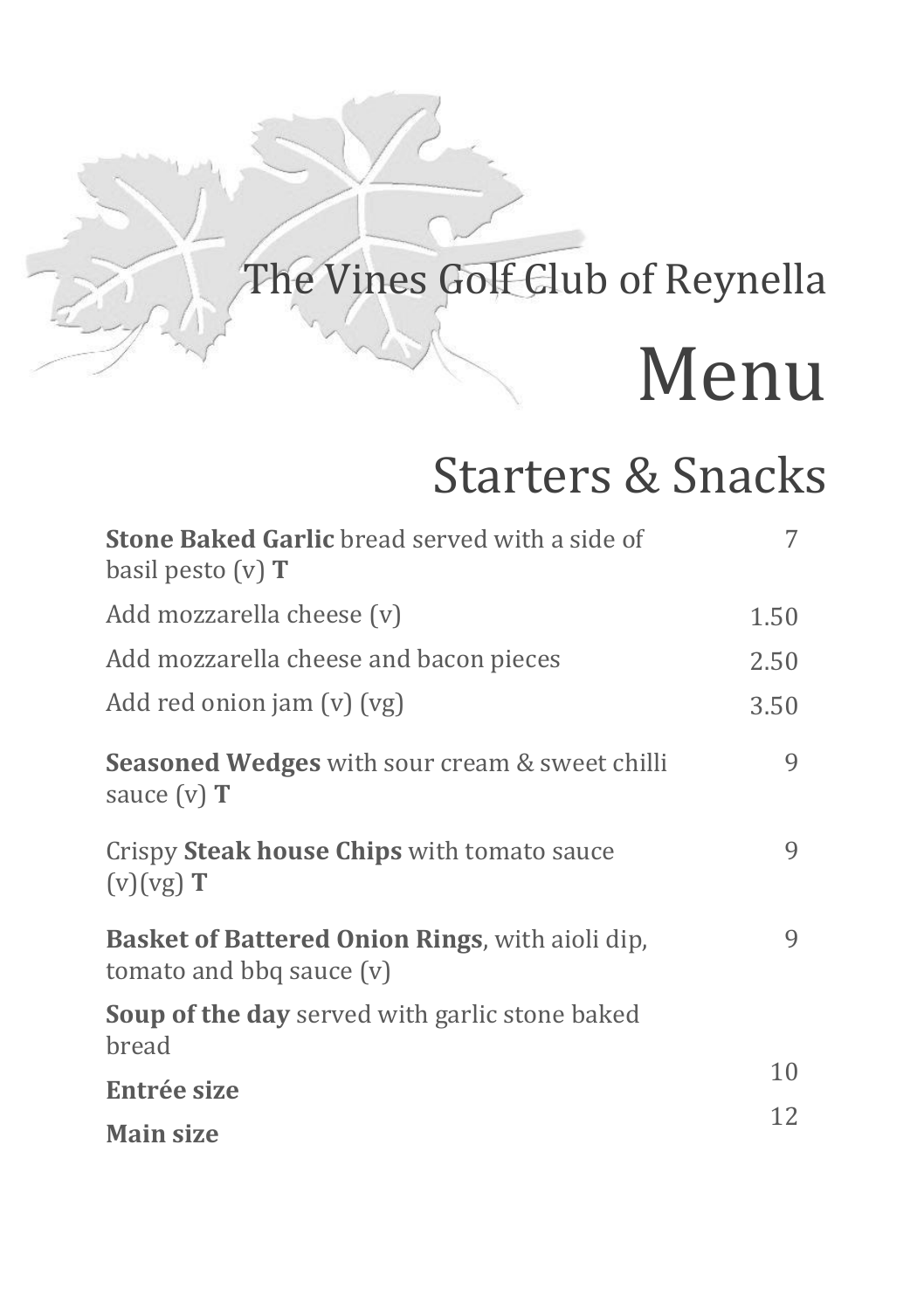## Mains

| South Australian Yellowfin Whiting pale ale beer<br>battered or crumbed and served with steak house chips<br>and a mixed leaves and feta salad, tossed with cherry<br>tomatoes, Spanish onion and mustard dressing, served | 1pc<br>24  |
|----------------------------------------------------------------------------------------------------------------------------------------------------------------------------------------------------------------------------|------------|
| with tartare sauce (gf - grilled, with mash instead of<br>chips) $T$                                                                                                                                                       | 2pcs<br>34 |
| Chefs own Salt & Pepper Squid, served with steak<br>house chips, garden salad, lemon wedge & tartare, (gf<br>with mash instead of chips, notify bar staff of gf to<br>change flour used) $T$                               |            |
| <b>Entrée size</b>                                                                                                                                                                                                         | 18         |
| <b>Main size</b>                                                                                                                                                                                                           | 24         |
| <b>Confit of Pork Belly</b> served with sweet potato mash,<br>honey roasted parsnips and finished off with apple<br>chutney and red wine jus (gf)                                                                          | 30         |
| Seafood Platter served with 1 piece of SA Yellowfin<br>Whiting crumbed or battered, salt and pepper squid<br>and prawn twists, served with steakhouse chips, garden<br>salad and tartare sauce                             | 34         |
| <b>Vines Beef Burger</b> with house made angus beef patty,<br>cheese, sliced tomato, lettuce and tomato relish, in a<br>toasted bun, served with battered onion rings and<br>steakhouse chips <b>T</b>                     | 24         |
| Pasta of the day - please check the daily specials menu                                                                                                                                                                    |            |
| <b>Curry of the day - please check the daily specials menu</b>                                                                                                                                                             |            |
| Fish of the day - please check the daily specials menu                                                                                                                                                                     |            |
| <b>Steak of the day –</b> please check the daily specials menu                                                                                                                                                             |            |
|                                                                                                                                                                                                                            |            |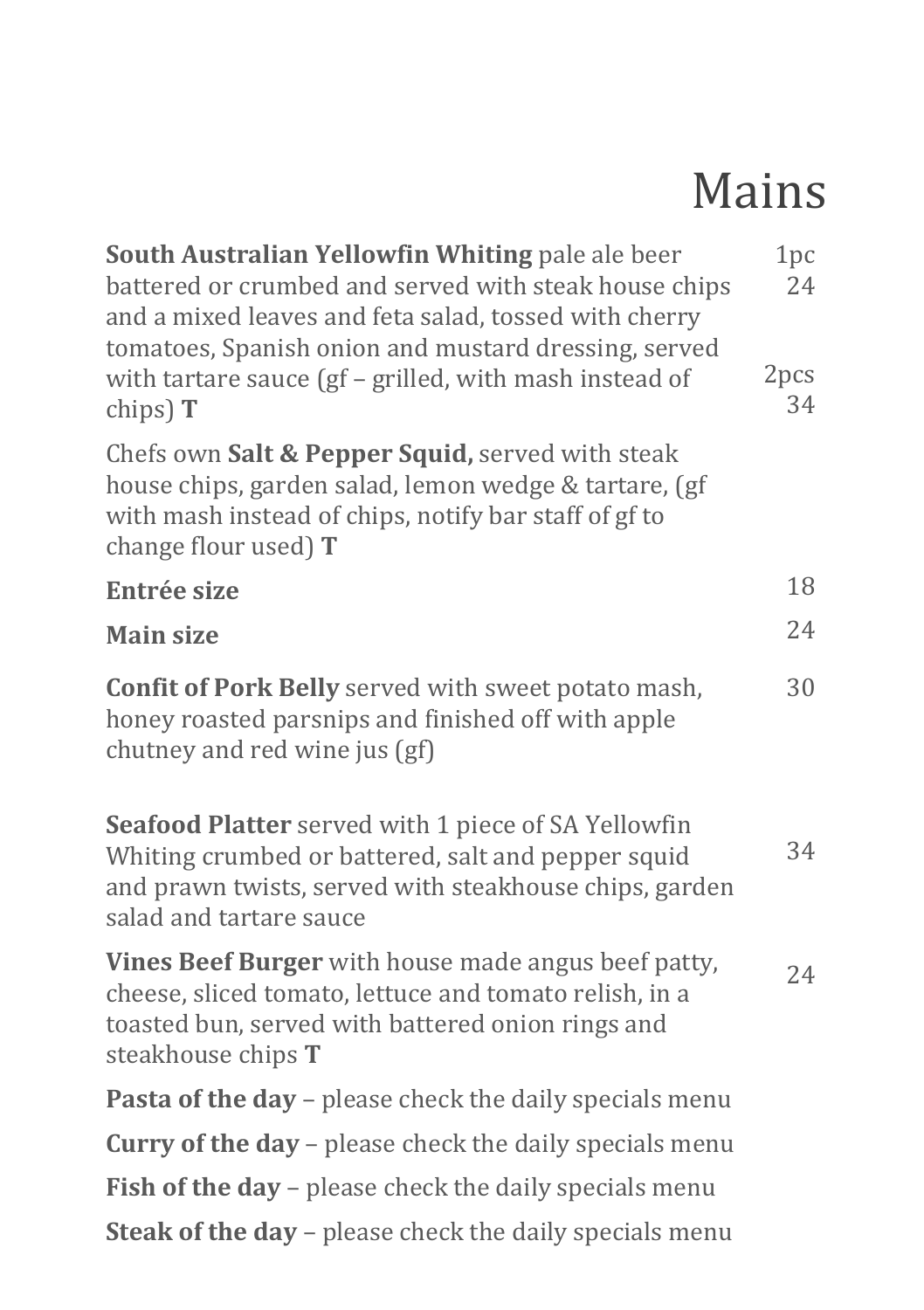| Pan Fried Chicken Breast with stuffed field                                                                                  |    |
|------------------------------------------------------------------------------------------------------------------------------|----|
| mushroom (with sundried tomato farce) served with<br>mashed potato, steamed broccolini and a creamy<br>mushroom red wine jus | 28 |
| Roasted Vegetable and Quinoa Salad with baby                                                                                 |    |
| carrots, sweet potato, red onion and field mushrooms,                                                                        |    |

### Schnitzels

| 300g Chicken Breast Schnitzel with your choice of<br>sauce served with steak house chips & salad <b>T</b>          | 24 |
|--------------------------------------------------------------------------------------------------------------------|----|
| <b>300g Beef Porterhouse Schnitzel</b> with your choice of<br>sauce served with steak house chips & salad <b>T</b> | 26 |

## Complimentary Sauces

gravy (gf) creamy mushroom (gf) creamy peppercorn (gf) Dianne (gf) Hollandaise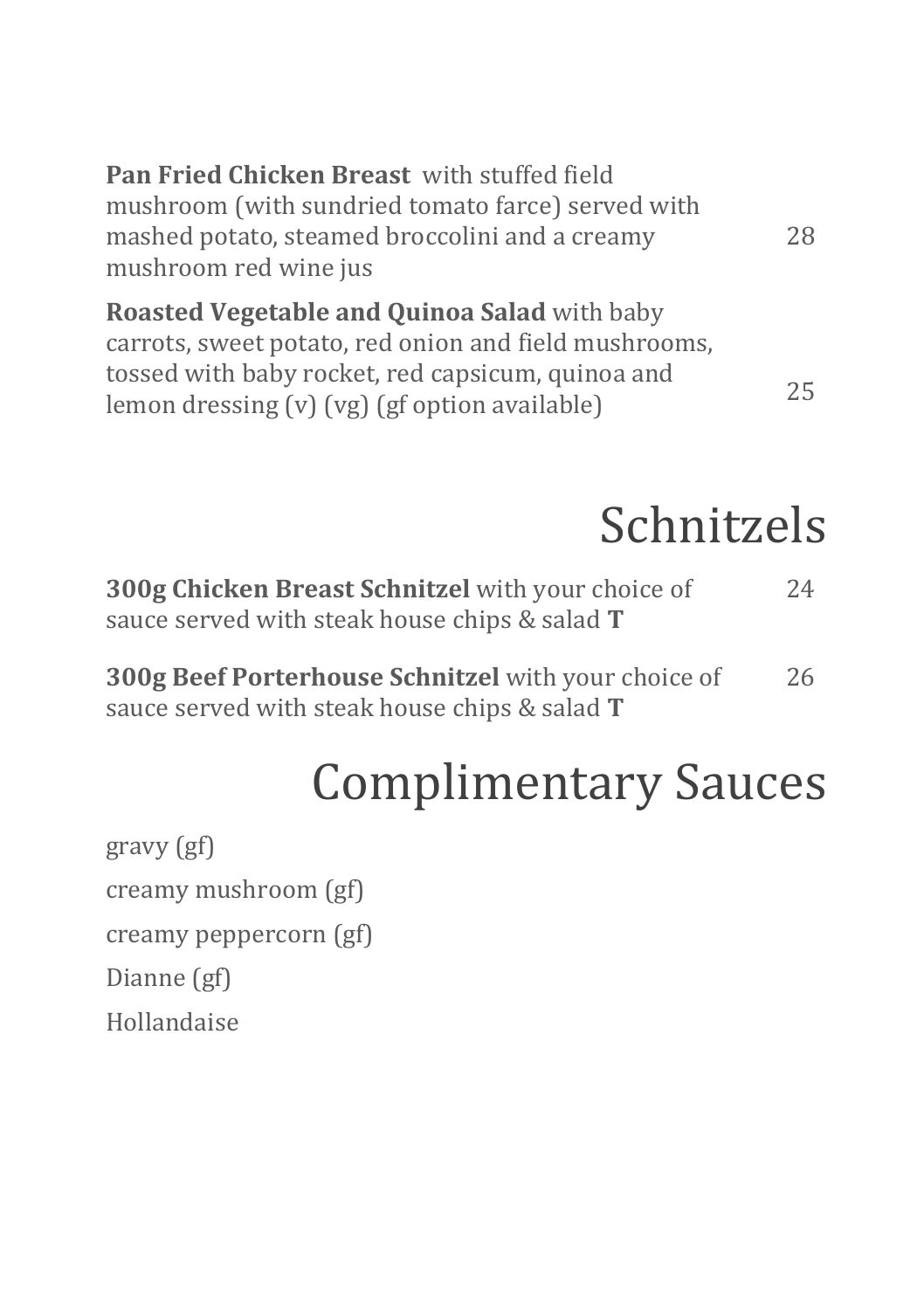## Toppings

| Creamy garlic surf sauce with prawns & squid (gf)                    | 8 |
|----------------------------------------------------------------------|---|
| Traditional Parmigiana, (Napoli and mozz cheese)                     | 3 |
| Mushroom Parmigiana, (Napoli, mushroom,<br>mozzarella cheese)        | 4 |
| Spicy Parmigiana, with jalapenos, salami and<br>mozzarella cheese    | 6 |
| Kilpatrick (bbq & Worcestershire sauces, bacon,<br>mozzarella cheese | 6 |
| Hawaiian, (Napoli, ham, pineapple, mozzarella cheese)                | 4 |
| Aussie (Napoli, bacon, egg and mozzarella cheese)                    | 4 |

## Extras/Sides

| roasted vegetables instead of salad topped with<br>$b$ roccolini (gf) $(v)$ $(vg)$ | 3.50 |
|------------------------------------------------------------------------------------|------|
| extra sauce/gravy                                                                  |      |
| side of steakhouse chips (v) (vg)                                                  | 3.50 |
| Side of wedges $(v)$ $(vg)$                                                        | 3.50 |
| side of roasted seasonal vegetables, topped with<br>broccolini (gf) (v) (vg)       | 4.50 |

#### **(v) vegetarian, (vg) Vegan, (gf) Gluten Free**

**Takeaway available on the items marked 'T'**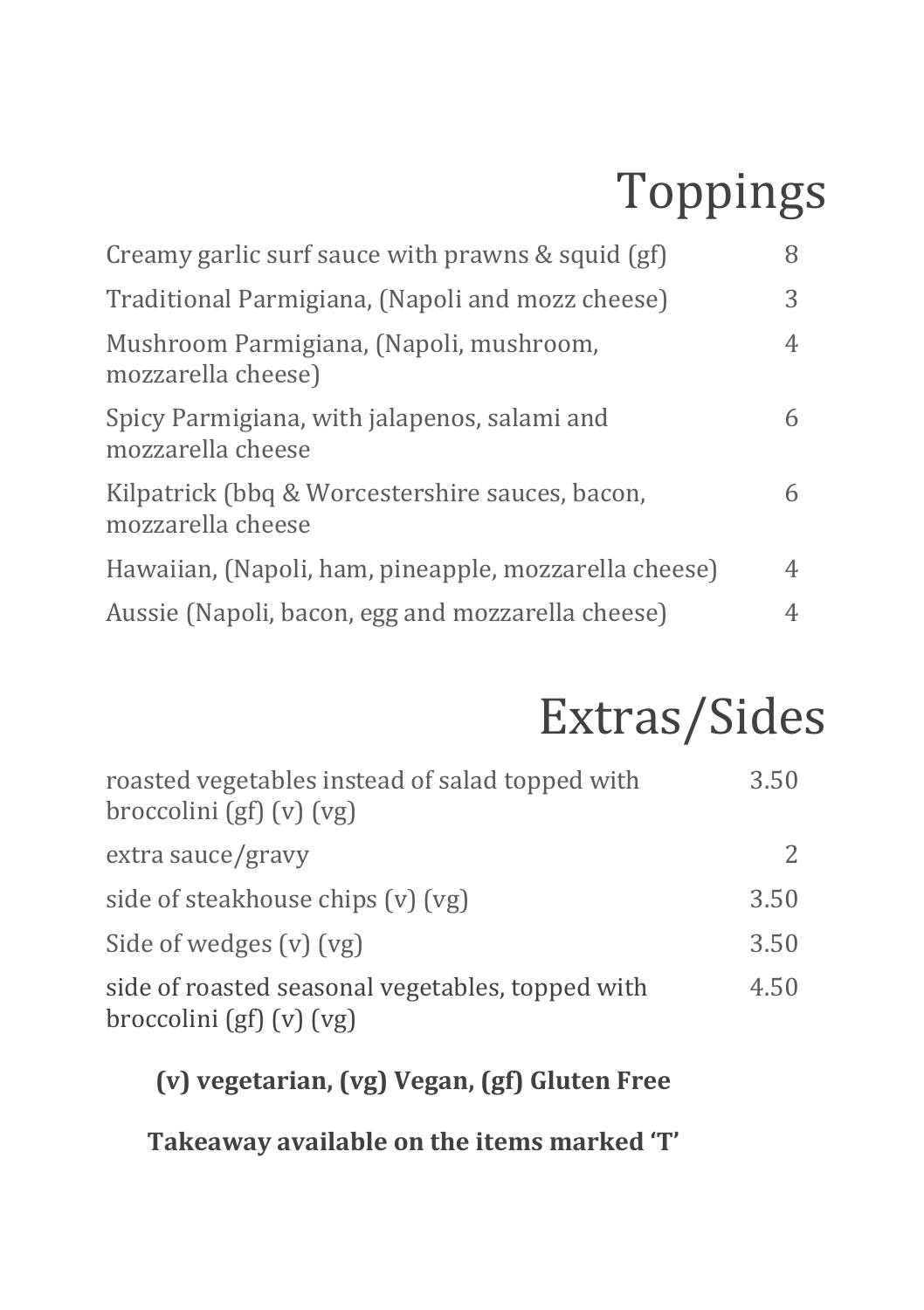#### **Desserts**

**Pavlova Parfait** with chocolate brownie, mixed berries, Chantilly cream and chocolate ganache \$12.00

**Sticky Date Pudding** served with vanilla ice cream and topped with butterscotch sauce  $$10.00$ 

**Ice cream Sundae** with chocolate wafers, chopped nuts or sprinkles and your choice of chocolate, caramel or strawberry topping  $(gf)$   $\frac{1}{2}$   $\frac{1}{2}$   $\frac{1}{2}$   $\frac{1}{2}$   $\frac{1}{2}$   $\frac{1}{2}$   $\frac{1}{2}$   $\frac{1}{2}$   $\frac{1}{2}$   $\frac{1}{2}$   $\frac{1}{2}$   $\frac{1}{2}$   $\frac{1}{2}$   $\frac{1}{2}$   $\frac{1}{2}$   $\frac{1}{2}$   $\frac{1}{2}$   $\frac{1}{2}$   $\frac{1}{2}$   $\frac{1}{2}$   $\frac{1}{2$ 

**Steamed Banana Pudding** served with vanilla custard \$10.00

**Mini pavlova** topped with Chantilly cream and mixed berries \$8.00